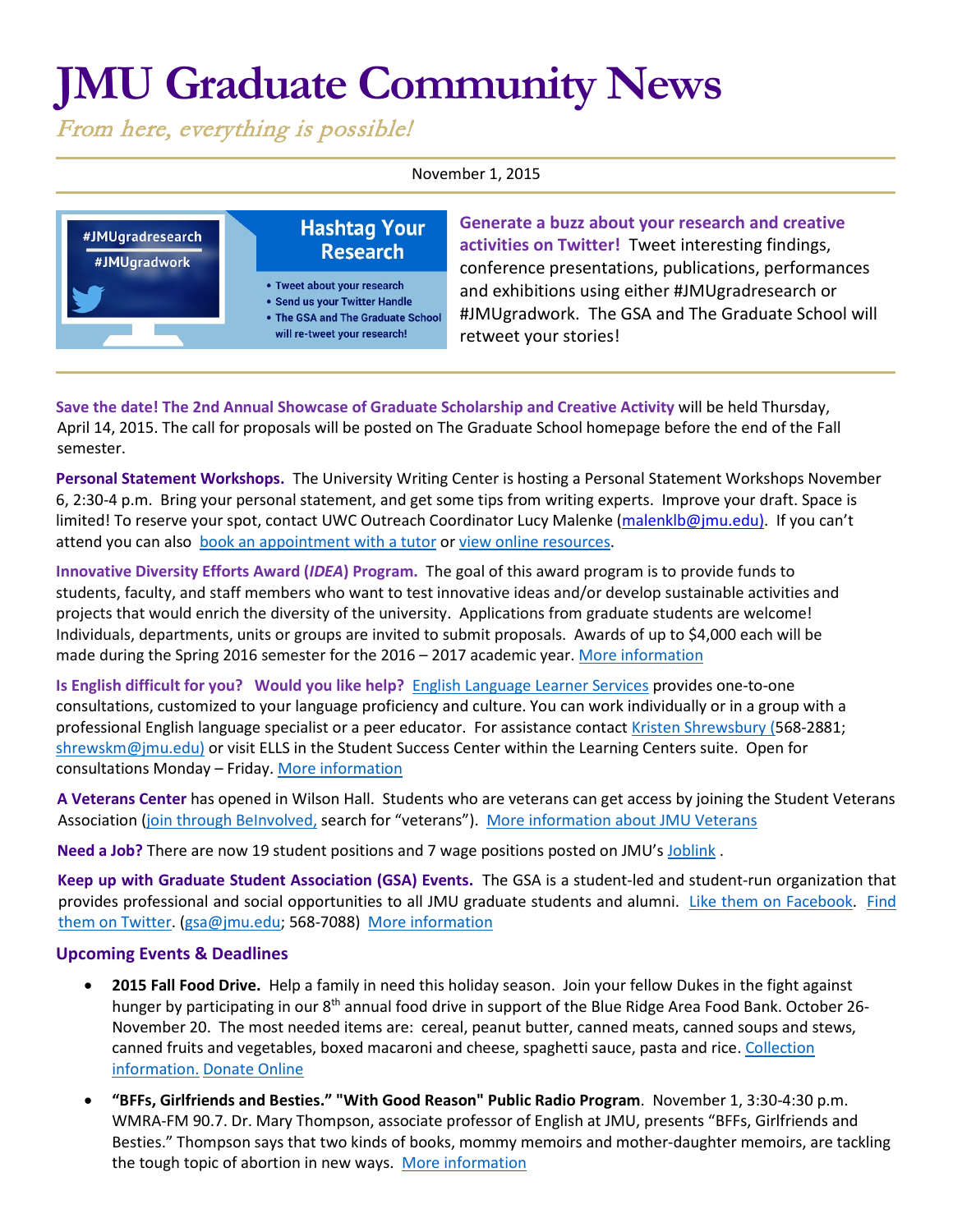- **Black Women in the Academy: Supporting the Advancement of Black Women in Higher Education.** November 2-3, 2015, Festival Conference Center. Sponsored by JMU Sisters in Session. Dr. Juanita C. Sharpe, keynote speaker, presenting "These Shoes Are Too Tight: Navigating the Perceptions of African American Women in Higher Education." [Register](https://aceware.jmu.edu/wconnect/CourseStatus.awp?&course=16FYCONF100A) [More information](http://brysonbj.wix.com/sistersnsession)
- **Hunger Banquet.** Come to the Hunger Banquet on November 3, 6:00-9:00 pm in the Festival Ballroom! This experience will demonstrate the drastic differences between the social classes in the United States. This event is hosted by Community Service-Learning. [More information](https://www.jmu.edu/events/csl/2014/11/04-hungerbanquet.shtml)
- **Rocco Forums on the Future with Dr. Lowell Catlett**. Mon, Nov 9, 2015, 4:00- 6:00 PM. Lecture at 4 p.m. followed by 5 p.m. reception. Memorial Hall Auditorium. Dr. Lowell Catlett presents **"Imagining the World of 2020."** Catlett is a futurist whose extensive knowledge of technologies and their implications on the way we live and work is addressed in his upbeat presentations. Dr. Catlett is a consultant to the U.S. Departments of Agriculture, Interior, Defense and Labor and the World Bank. [RSVP](http://advancement.jmu.edu/RoccoFall15) or contact Whitney Sajko [\(sajkowl@jmu.edu;](mailto:sajkowl@jmu.edu) 568-7274) for more information.
- **Visiting Scholar Lecture:** Dr. Henry Petroski. November 13, 11:00 a.m.-12:30 p.m., Grafton-Stovall Theatre. Dr. Petroski is the Aleksandar S. Vesic Professor of Civil Engineering and a professor of history at Duke University**.** He has written 18 books on the topics of design, success and failure, and the history of engineering and technology. Sponsored by the Cohen Center for Technological Humanism. [More information](http://www.jmu.edu/events/cohencenter/2015/11/13-petroski.shtml) [Optional Registration Here](https://docs.google.com/forms/d/1tva_SgJ37EgzKLGAxp0jscsbudPnn9GysozGhfWgM50/viewform)
- **Mixed Drinks, Mixed Emotions: Alcohol Abuse and Mental Health.** November 16. 7:00-8:00 p.m. Wilson Hall Auditorium. Guest speaker Ross Szabo is a mental health advocate, professional speaker, and consultant. In addition he is a writer, trainer and returned Peace Corps Volunteer. Ross will give one of his keynote presentations on alcohol and mental health with a brutally honest, humorous, and relatable approach to mental health. Sponsored by the University Health Center. [More information](https://www.jmu.edu/events/healthcenter/2015/11/16-mixeddrinks-mixedemotions.shtml)
- **Last day to submit an application for Masters, Ed.S. or Doctoral degree** if graduation requirements are to be met in May 2016, or for summer graduates walking in May. Monday, November 16.
- **Madison Vision Series: Dr. Danielle S. Allen**. November 19, 3:30 PM 5:00 PM. Forbes Center Concert Hall. Dr. Allen is a political philosopher widely known for her work on justice and citizenship. A former right-wing Republican, Allen became interested in the gap between America's rich and poor and turned her views toward fighting inequality. [More information.](http://www.jmu.edu/events/president/2015/11/MVS-Allen.shtml)
- **Comprehensive Results and Thesis/Dissertation/Ed.S. research projects due to TGS:** November 20.
- **Thanksgiving break:** November 23-27.
- **Fall Classes Resume:** November 30.
- **Last Day for students to submit coursework to faculty to remove an incomplete grade:** November 30.
- **Final Examinations:** December 14-18.
- **Deadline for completing all graduate coursework for Fall 2015:** December 18.
- **December commencement:** December 19.

For additional events of possible interest, regularly chec[k http://www.jmu.edu/events](http://www.jmu.edu/events)

## **Tips from TGS (The Graduate School)**

**Graduate Policies.** You are responsible to read and follow the graduate policies set forth in th[e Graduate](http://jmu.edu/catalog) [Catalog.](http://jmu.edu/catalog) Important information regarding degree progress, including rules for successful progression and continuous enrollment are also on the [Graduate School website](http://www.jmu.edu/grad/current-students/degree-progress/beginning.shtml)

**Approval of a Thesis or Dissertation Committee.** Students who are completing these sorts of project must submit a signed approval form to The Graduate School by the second week of the semester in which the student first registers for thesis or dissertation credits. Approval form